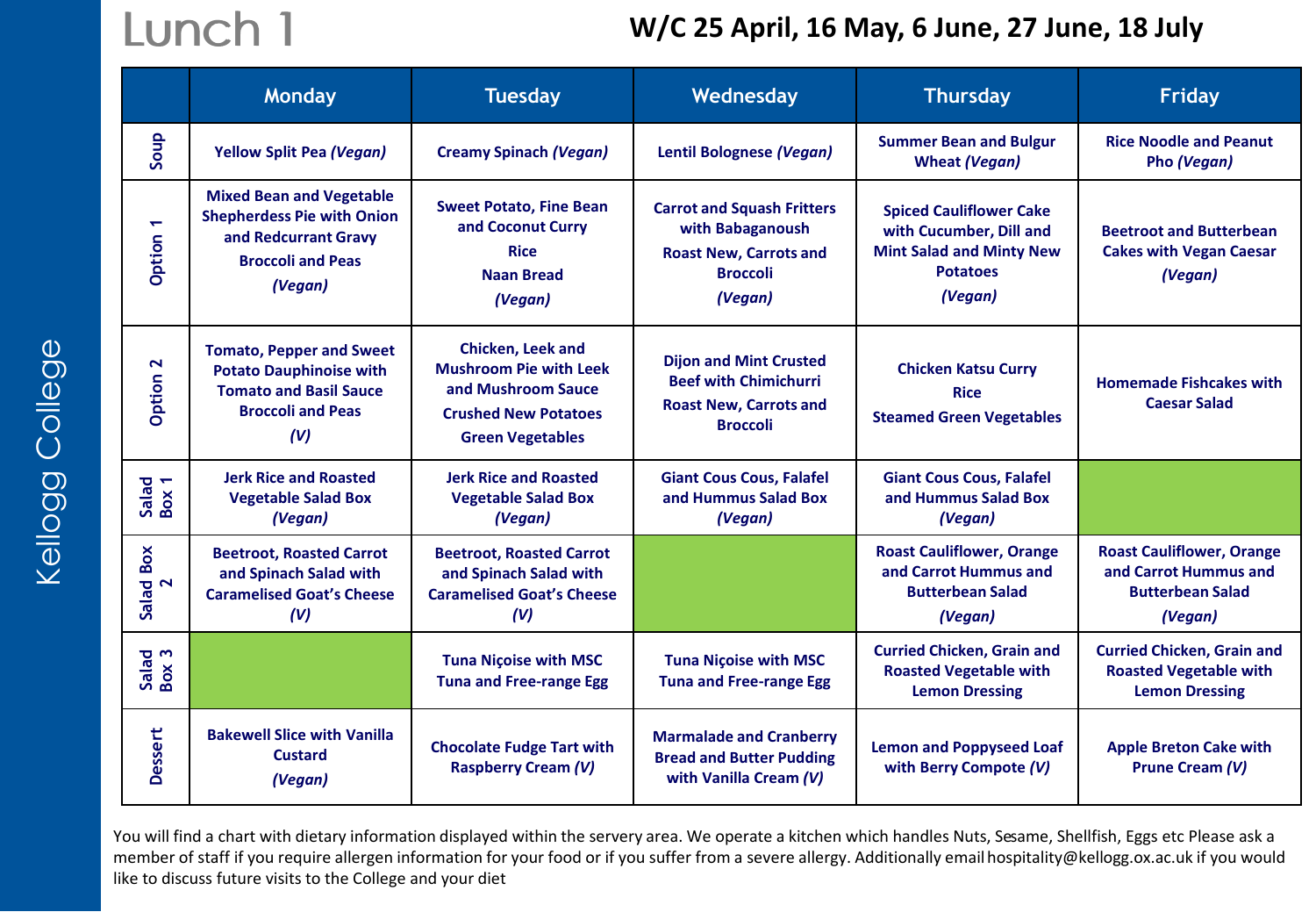# Dinner 1

### **W/C 25 April, 16 May, 6 June, 27 June**

|                        | <b>Monday</b>                                                                                                            | <b>Tuesday</b>                                                                                                                               | Wednesday                                                                                                                                                                                     | <b>Thursday</b>                                                                                                                        | <b>Friday</b>                                                                                                                                                                    |
|------------------------|--------------------------------------------------------------------------------------------------------------------------|----------------------------------------------------------------------------------------------------------------------------------------------|-----------------------------------------------------------------------------------------------------------------------------------------------------------------------------------------------|----------------------------------------------------------------------------------------------------------------------------------------|----------------------------------------------------------------------------------------------------------------------------------------------------------------------------------|
| Soup                   | <b>Yellow Split Pea (Vegan)</b>                                                                                          | <b>Creamy Spinach (Vegan)</b>                                                                                                                | Lentil Bolognese (Vegan)                                                                                                                                                                      | <b>Summer Bean and Bulgur</b><br><b>Wheat (Vegan)</b>                                                                                  | <b>Rice Noodle and Peanut</b><br>Pho (Vegan)                                                                                                                                     |
| ٣<br>Option            | <b>Plant-based Burger</b><br><b>Spicy Potato Wedges</b><br>Guacamole<br><b>Carrot and Cabbage</b><br>Coleslaw<br>(Vegan) | <b>Lentil, Courgette and</b><br><b>Roasted Aubergine Pasta</b><br><b>Roasted Tenderstem with</b><br><b>Chillies and Hazelnuts</b><br>(Vegan) | Vegan Mozzarella, Caper,<br><b>Red Onion, Olives and Pine</b><br>Nut Pizza (Vegan)<br><b>Mozzarella, Caper, Red</b><br><b>Onion, Olives and Pine Nut</b><br>Pizza $(V)$<br><b>Green Salad</b> | <b>Tofu in Black Bean, Spring</b><br><b>Onion and Green Pepper</b><br><b>Sauce with Jasmine Rice</b><br>and Sugar Snap Peas<br>(Vegan) | <b>Tandoori Cauliflower Curry</b><br><b>Basmati Rice</b><br><b>Celeriac and Spinach Pakora</b><br><b>Mango Chutney</b><br>Poppadom<br><b>Coconut and Mint Yoghurt</b><br>(Vegan) |
| $\mathbf{z}$<br>Option | <b>Beetroot and Goats Cheese</b><br>Burger (V)                                                                           | <b>Salmon and Crab Macaroni</b><br><b>Cheese</b>                                                                                             | <b>Chicken, Red Pepper, Red</b><br><b>Onion and Chilli Pizza</b>                                                                                                                              | <b>Slow-cooked Five Spice</b><br>Pork with Peppers, Choy<br><b>Sum and Cashews</b>                                                     | <b>Keema Lamb Curry</b>                                                                                                                                                          |
| Salad<br>Box 1         | <b>Jerk Rice and Roasted</b><br><b>Vegetable Salad Box</b><br>(Vegan)                                                    | <b>Jerk Rice and Roasted</b><br><b>Vegetable Salad Box</b><br>(Vegan)                                                                        | <b>Giant Cous Cous, Falafel</b><br>and Hummus Salad Box<br>(Vegan)                                                                                                                            | <b>Giant Cous Cous, Falafel</b><br>and Hummus Salad Box<br>(Vegan)                                                                     |                                                                                                                                                                                  |
| Box<br>Salad<br>2      | <b>Beetroot, Roasted Carrot</b><br>and Spinach Salad with<br><b>Caramelised Goat's Cheese</b><br>(V)                     | <b>Beetroot, Roasted Carrot</b><br>and Spinach Salad with<br><b>Caramelised Goat's Cheese</b><br>(V)                                         |                                                                                                                                                                                               | <b>Roast Cauliflower, Orange</b><br>and Carrot Hummus and<br><b>Butterbean Salad</b><br>(Vegan)                                        | <b>Roast Cauliflower, Orange</b><br>and Carrot Hummus and<br><b>Butterbean Salad</b><br>(Vegan)                                                                                  |
| Salad<br>Box 3         |                                                                                                                          | <b>Tuna Niçoise with MSC</b><br><b>Tuna and Free-range Egg</b>                                                                               | <b>Tuna Niçoise with MSC</b><br><b>Tuna and Free-range Egg</b>                                                                                                                                | <b>Curried Chicken, Grain and</b><br><b>Roasted Vegetable with</b><br><b>Lemon Dressing</b>                                            | <b>Curried Chicken, Grain and</b><br><b>Roasted Vegetable with</b><br><b>Lemon Dressing</b>                                                                                      |
| Dessert                | <b>Chocolate and Peanut</b><br><b>Brownies (Vegan)</b>                                                                   | <b>Caramel Profiteroles (V)</b>                                                                                                              | <b>Tiramisu Meringue Roulade</b><br>(V)                                                                                                                                                       | <b>Apple and Pineapple</b><br><b>Fritters with Yoghurt and</b><br><b>Honey Cream (V)</b>                                               | <b>Moong Dal Halwa with</b><br><b>Lemon and Coconut</b><br>Cream(V)                                                                                                              |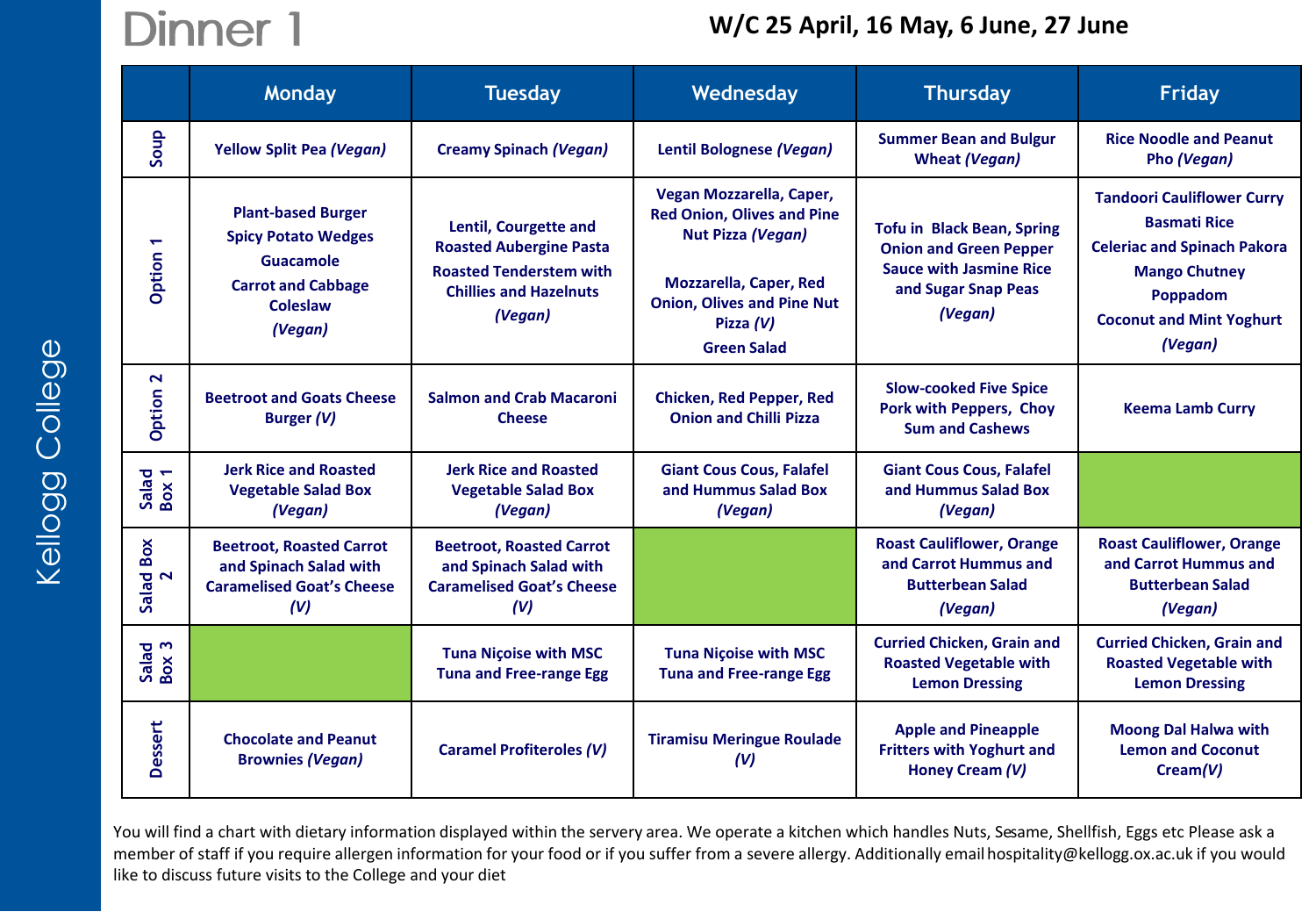## Lunch 2

#### **W/C 2 May, 23 May, 13 June, 4 July**

|                                          | Monday                                                                                                                        | <b>Tuesday</b>                                                                                                                | Wednesday                                                                                                                            | <b>Thursday</b>                                                                                                               | <b>Friday</b>                                                                                                               |
|------------------------------------------|-------------------------------------------------------------------------------------------------------------------------------|-------------------------------------------------------------------------------------------------------------------------------|--------------------------------------------------------------------------------------------------------------------------------------|-------------------------------------------------------------------------------------------------------------------------------|-----------------------------------------------------------------------------------------------------------------------------|
| Soup                                     | <b>Summer Vegetable</b><br><b>Minestrone (Vegan)</b>                                                                          | <b>Roasted Carrot, Cumin and</b><br><b>Coconut (Vegan)</b>                                                                    | <b>Spiced Tomato and Mixed</b><br><b>Bean (Vegan)</b>                                                                                | <b>Risotto Primavera (Vegan)</b>                                                                                              | <b>Mulligatawny (Vegan)</b>                                                                                                 |
| $\overline{\phantom{0}}$<br>Option       | <b>Individual Sausage and</b><br><b>Mixed Bean Casseroles</b><br><b>Mixed Green Vegetables</b><br>(Vegan)                     | <b>Creamy Gnocchi with Red</b><br><b>Peppers, Pine Nuts, Peas</b><br>and Roquette<br>(Vegan)                                  | <b>Sweet Potato, Spinach and</b><br><b>Tomato Filo Pie</b><br><b>Roasted New Potatoes</b><br><b>Pickled Cabbage Salad</b><br>(Vegan) | <b>Spiced Cauliflower Cake</b><br>with Cucumber, Dill and<br><b>Mint Salad</b><br>(Vegan)                                     | <b>Wakame Battered Banana</b><br><b>Blossom</b><br><b>Vegan Tartare</b><br><b>Chips</b><br><b>Peas with Mint</b><br>(Vegan) |
| $\mathbf{z}$<br>Option                   | <b>Cauliflower, Mushroom and</b><br><b>Leek Macaroni Cheese</b><br><b>Mixed Green Vegetables</b><br>(V)                       | Lamb, Spinach and Chickpea<br>Curry<br><b>Rice</b><br><b>Naan Bread</b>                                                       | <b>Harissa and Honey Chicken</b><br>with Tzatziki                                                                                    | <b>Local Sausage Meatballs in</b><br><b>Tomato and Red Wine</b><br><b>Sauce</b><br><b>Orzo Pasta</b><br><b>Roquette Salad</b> | <b>Fish and Chips</b><br><b>Homemade Tartare</b><br><b>Peas with Mint</b><br><b>Lemon Wedges</b>                            |
| $\overline{\phantom{0}}$<br>Box<br>Salad | <b>Lemon and Garlic Orzo with</b><br><b>Roasted Vegetables and</b><br><b>Toasted Pine Nuts and</b><br><b>Seeds</b><br>(Vegan) | <b>Lemon and Garlic Orzo with</b><br><b>Roasted Vegetables and</b><br><b>Toasted Pine Nuts and</b><br><b>Seeds</b><br>(Vegan) | <b>BBQ Lentil Meatballs with</b><br><b>Baked Brown Rice Salad</b><br>(Vegan)                                                         | <b>BBQ Lentil Meatballs with</b><br><b>Baked Brown Rice Salad</b><br>(Vegan)                                                  |                                                                                                                             |
| Salad<br>Box 2                           | <b>Halloumi and Roasted Fig.</b><br><b>Salad with Giant Cous Cous</b><br>and Pomegranate (V)                                  | <b>Halloumi and Roasted Fig.</b><br><b>Salad with Giant Cous Cous</b><br>and Pomegranate (V)                                  |                                                                                                                                      | <b>Harissa Marinated Baked</b><br><b>Tofu on Pea and Quinoa</b><br>Salad (Vegan)                                              | <b>Harissa Marinated Baked</b><br><b>Tofu on Pea and Quinoa</b><br>Salad (Vegan)                                            |
| Salad<br>Box 3                           |                                                                                                                               | <b>Roasted Salmon with Soba</b><br><b>Noodles and Edamame</b>                                                                 | <b>Roasted Salmon with Soba</b><br><b>Noodles and Edamame</b>                                                                        | <b>Chicken Caesar Salad</b>                                                                                                   | <b>Chicken Caesar Salad</b>                                                                                                 |
| Dessert                                  | Apple Pie with Lemon and<br><b>Blackberry Yoghurt (Vegan)</b>                                                                 | <b>Brown Sugar Meringues</b><br>with Strawberries and<br>Cream $(V)$                                                          | <b>Chocolate and Walnut</b><br><b>Tiramisu Slice (V)</b>                                                                             | <b>Caramel Crunch Bars with</b><br><b>Raspberry Cream (V)</b>                                                                 | <b>Lemon Posset with Ginger</b><br><b>Nut Biscuits and Blueberries</b><br>(V)                                               |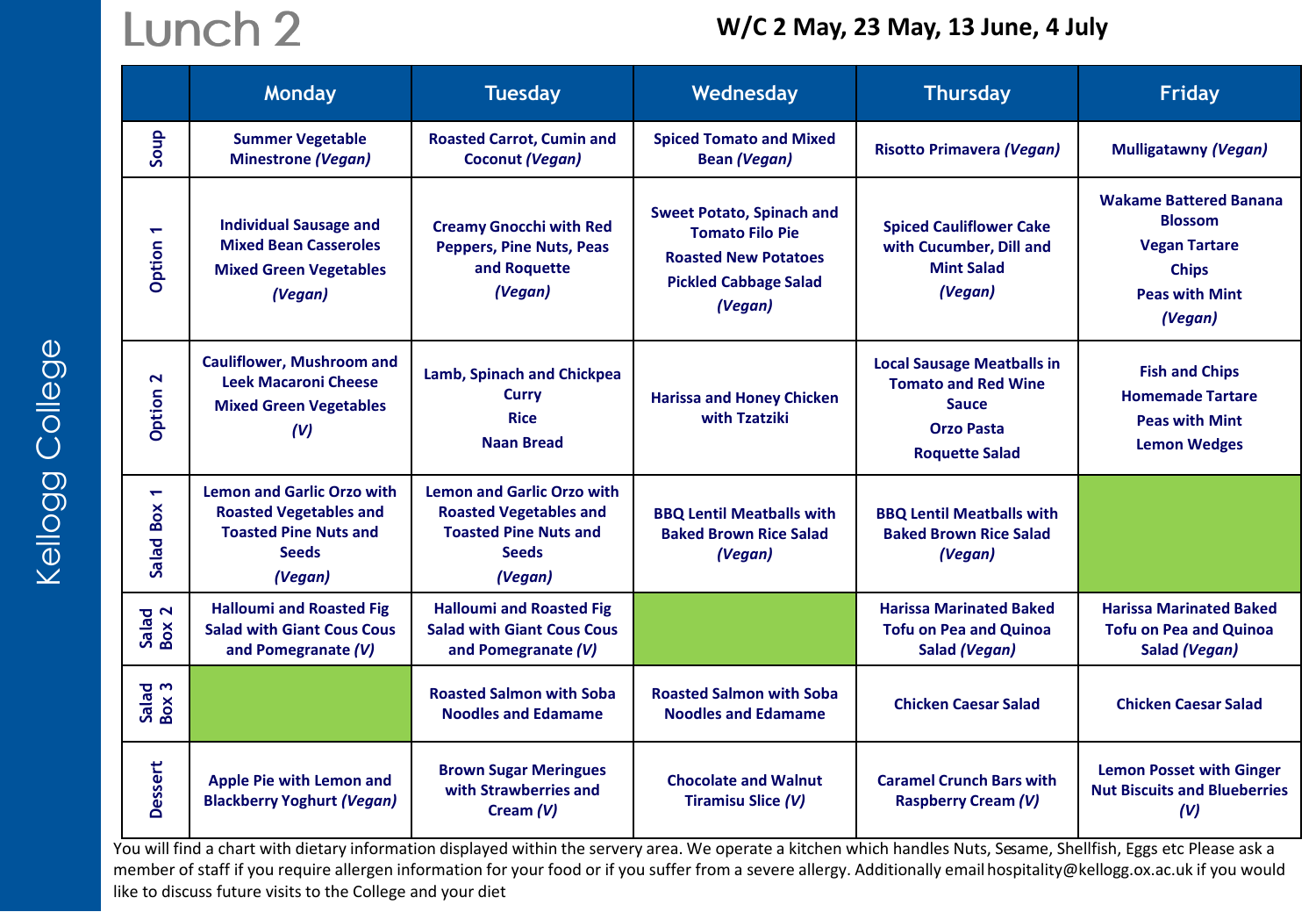## Dinner 2

#### **W/C 2 May, 23 May, 13 June (no dinner on 17 June)**

|                                       | <b>Monday</b>                                                                                                                                          | <b>Tuesday</b>                                                                                                                | Wednesday                                                                                                         | <b>Thursday</b>                                                                                                | <b>Friday</b>                                                                                                                                                                                    |
|---------------------------------------|--------------------------------------------------------------------------------------------------------------------------------------------------------|-------------------------------------------------------------------------------------------------------------------------------|-------------------------------------------------------------------------------------------------------------------|----------------------------------------------------------------------------------------------------------------|--------------------------------------------------------------------------------------------------------------------------------------------------------------------------------------------------|
| Soup                                  | <b>Summer Vegetable</b><br><b>Minestrone (Vegan)</b>                                                                                                   | <b>Roasted Carrot, Cumin and</b><br>Coconut (Vegan)                                                                           | <b>Spiced Tomato and Mixed</b><br><b>Bean (Vegan)</b>                                                             | <b>Risotto Primavera (Vegan)</b>                                                                               | <b>Mulligatawny (Vegan)</b>                                                                                                                                                                      |
| Option 1                              | <b>Plant-based Chick'n Burger</b><br><b>Sweet Potato Fries</b><br><b>Beetroot and Cabbage</b><br><b>Coleslaw</b><br><b>Chipotle Ketchup</b><br>(Vegan) | <b>Creamy Sausage and</b><br><b>Spinach Pasta</b><br><b>Garlic Ciabatta</b><br><b>Dressed Salad</b><br>(Vegan)                | <b>Homemade Aubergine and</b><br>Vegan 'Feta' Pizza<br>(Vegan)<br><b>Homemade Aubergine and</b><br>Feta Pizza (V) | <b>Spiced Tofu</b><br><b>Cashew Satay Sauce</b><br><b>Thai Noodle and Vegetable</b><br><b>Salad</b><br>(Vegan) | <b>Potato, Coconut and Pea</b><br><b>Keema Curry</b><br><b>Basmati Rice</b><br><b>Naan Bread</b><br><b>Mango Chutney</b><br><b>Homemade Pakora</b><br><b>Coconut and Mint Yoghurt</b><br>(Vegan) |
| $\mathbf{z}$<br>Option                | <b>Spicy Bean and Mozzarella</b><br><b>Burgers (V)</b>                                                                                                 | <b>Beef and Mozzarella</b><br><b>Cannelloni</b>                                                                               | Lamb, Harissa and<br><b>Aubergine Pizza</b>                                                                       | <b>Coconut and Green Curry</b><br><b>Roasted Chicken</b>                                                       | <b>Chicken Korma</b>                                                                                                                                                                             |
| $\overline{\phantom{0}}$<br>Salad Box | <b>Lemon and Garlic Orzo with</b><br><b>Roasted Vegetables and</b><br><b>Toasted Pine Nuts and</b><br><b>Seeds</b><br>(Vegan)                          | <b>Lemon and Garlic Orzo with</b><br><b>Roasted Vegetables and</b><br><b>Toasted Pine Nuts and</b><br><b>Seeds</b><br>(Vegan) | <b>BBQ Lentil Meatballs with</b><br><b>Baked Brown Rice Salad</b><br>(Vegan)                                      | <b>BBQ Lentil Meatballs with</b><br><b>Baked Brown Rice Salad</b><br>(Vegan)                                   |                                                                                                                                                                                                  |
| Salad<br>Box 2                        | <b>Halloumi and Roasted Fig.</b><br><b>Salad with Giant Cous Cous</b><br>and Pomegranate (V)                                                           | <b>Halloumi and Roasted Fig</b><br><b>Salad with Giant Cous Cous</b><br>and Pomegranate (V)                                   |                                                                                                                   | <b>Harissa Marinated Baked</b><br><b>Tofu on Pea and Quinoa</b><br>Salad (Vegan)                               | <b>Harissa Marinated Baked</b><br><b>Tofu on Pea and Quinoa</b><br>Salad (Vegan)                                                                                                                 |
| Salad<br>Box 3                        |                                                                                                                                                        | <b>Roasted Salmon with Soba</b><br><b>Noodles and Edamame</b>                                                                 | <b>Roasted Salmon with Soba</b><br><b>Noodles and Edamame</b>                                                     | <b>Chicken Caesar Salad</b>                                                                                    | <b>Chicken Caesar Salad</b>                                                                                                                                                                      |
| Dessert                               | <b>Chocolate and Raspberry</b><br><b>Cupcakes (Vegan)</b>                                                                                              | <b>Banoffee Meringue Roulade</b><br>(V)                                                                                       | <b>Toffee Meringue Pie (V)</b>                                                                                    | <b>Ginger and Blueberry</b><br>Crème Brule (V)                                                                 | <b>Strawberries and Cream</b><br>Kulfi (V)                                                                                                                                                       |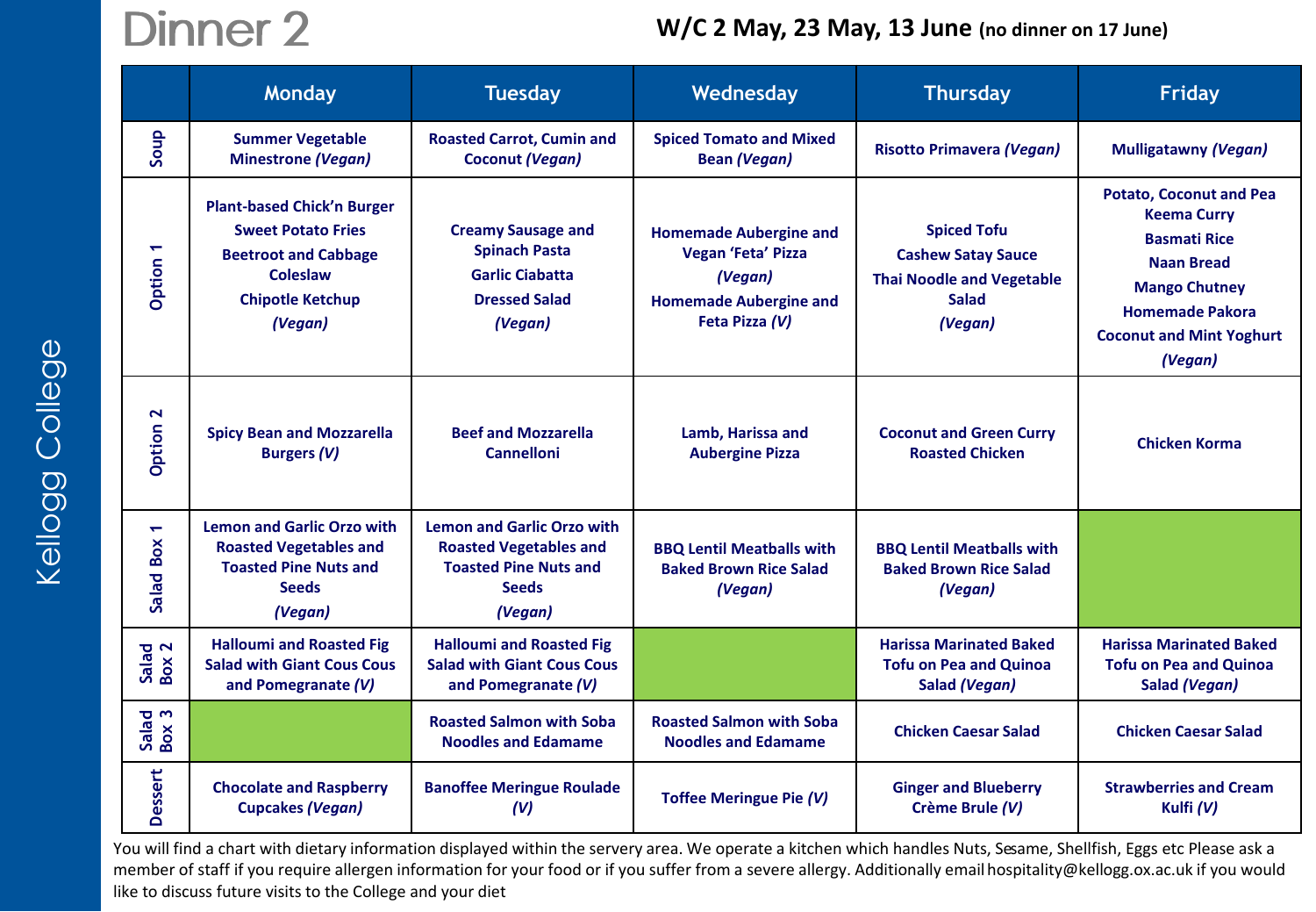### Lunch 3

### **W/C 9 May, 30 May, 20 June, 11 July**

|                                    | Monday                                                                                                                                                                                       | <b>Tuesday</b>                                                                                                                 | Wednesday                                                                                                                                                                                   | <b>Thursday</b>                                                                                                                          | <b>Friday</b>                                                                                                                                                                        |
|------------------------------------|----------------------------------------------------------------------------------------------------------------------------------------------------------------------------------------------|--------------------------------------------------------------------------------------------------------------------------------|---------------------------------------------------------------------------------------------------------------------------------------------------------------------------------------------|------------------------------------------------------------------------------------------------------------------------------------------|--------------------------------------------------------------------------------------------------------------------------------------------------------------------------------------|
| Soup                               | <b>Chipotle and Black Bean</b><br>(Vegan)                                                                                                                                                    | <b>Sweetcorn Chowder</b><br>(Vegan)                                                                                            | <b>Thai Sweet Potato and Baby</b><br><b>Vegetable (Vegan)</b>                                                                                                                               | <b>Asparagus and Potato</b><br>(Vegan)                                                                                                   | <b>Creamy Curried Cauliflower</b><br>(Vegan)                                                                                                                                         |
| $\overline{\phantom{0}}$<br>Option | <b>Individual Pearl Barley and</b><br><b>Roasted Vegetable Hotpots</b><br>with Potato and Swede Top<br><b>Cabbage with Seeds and</b><br><b>Shallots</b><br>(Vegan)                           | <b>Butternut Squash, Chickpea</b><br>and Fruit Tagine<br><b>Herb and Tomato Cous Cous</b><br><b>Coconut Yoghurt</b><br>(Vegan) | <b>Mushroom and Lentil</b><br><b>Wellington with</b><br><b>Mushroom, Shallot and</b><br><b>Redcurrant Sauce</b><br><b>Roast New Potatoes</b><br><b>Tenderstem and Fine Beans</b><br>(Vegan) | <b>Jackfruit and Coconut</b><br><b>Quesadillas</b><br><b>Guacamole</b><br><b>Coconut Yoghurt</b><br><b>Sweet Potato Fries</b><br>(Vegan) | <b>Plant-based Meatballs in</b><br><b>Tomato and Roasted</b><br><b>Vegetable Sauce</b><br><b>Orzo Pasta with Olive Oil</b><br>and Lemon<br><b>Fine Bean and Pea Salad</b><br>(Vegan) |
| Option 2                           | <b>Butternut Squash and</b><br><b>Oregano Cheesecake</b><br><b>Roasted Cherry Tomato and</b><br><b>Harissa Sauce</b><br><b>New Potatoes</b><br><b>Cabbage with Seeds and</b><br>Shallots (V) | <b>Chipotle Chicken Stew with</b><br><b>White Beans and Herbs</b><br><b>Rice</b><br><b>Green Vegetables</b>                    | <b>Spanish Style Roast Pork</b><br>with Sherry Vinegar,<br><b>Peppers, Tomatoes and</b><br><b>Potatoes</b><br><b>Almond and Roquette</b><br>Picada<br><b>Tenderstem and Fine Beans</b>      | <b>Chili Chicken Enchiladas</b><br>Guacamole<br><b>Sour Cream</b><br><b>Sweet Potato Fries</b>                                           | <b>Tray Baked Salmon with</b><br><b>Vegetables and Herb Oil</b><br><b>Orzo Pasta with Olive Oil</b><br>and Lemon<br><b>Fine Bean and Pea Salad</b>                                   |
| ٣<br>Salad Box                     | <b>Mexican BBQ Salad Box</b><br>(Vegan)                                                                                                                                                      | <b>Mexican BBQ Salad Box</b><br>(Vegan)                                                                                        | <b>Spiced Kidney Bean, Herb</b><br>and Lemon Salad with<br><b>Beetroot Falafel and</b><br><b>Coconut Dressing</b><br>(Vegan)                                                                | <b>Spiced Kidney Bean, Herb</b><br>and Lemon Salad with<br><b>Beetroot Falafel and</b><br><b>Coconut Dressing</b><br>(Vegan)             |                                                                                                                                                                                      |
| Box<br>Salad<br>2                  | Avocado, Tomato,<br><b>Mozzarella and Basil Pasta</b><br>Salad (V)                                                                                                                           | Avocado, Tomato,<br><b>Mozzarella and Basil Pasta</b><br>Salad (V)                                                             |                                                                                                                                                                                             | Thai Cashew, Vegetable and<br><b>Noodle Salad Box with</b><br><b>Cashew Saatay Sauce</b><br>(Vegan)                                      | Thai Cashew, Vegetable and<br><b>Noodle Salad Box with</b><br><b>Cashew Saatay Sauce</b><br>(Vegan)                                                                                  |
| Salad<br>Box 3                     |                                                                                                                                                                                              | <b>Sweet Potato Fish Cakes</b><br>with Rice Salad and Thai<br><b>Dressing</b>                                                  | <b>Sweet Potato Fish Cakes</b><br>with Rice Salad and Thai<br><b>Dressing</b>                                                                                                               | <b>Hot and Fruity Caribbean</b><br><b>Coleslaw with Jerk Chicken</b><br>and Rice                                                         | <b>Hot and Fruity Caribbean</b><br><b>Coleslaw with Jerk Chicken</b><br>and Rice                                                                                                     |
| Desser<br>ى                        | <b>Sachertorte (Vegan)</b>                                                                                                                                                                   | <b>Sticky Plum and Custard</b><br>Cake (V)                                                                                     | Coffee Crème Brule (V)                                                                                                                                                                      | <b>Chocolate Muffins with</b><br><b>Orange Custard (V)</b>                                                                               | <b>Salted Caramel Pots with</b><br><b>Fresh Berries (V)</b>                                                                                                                          |